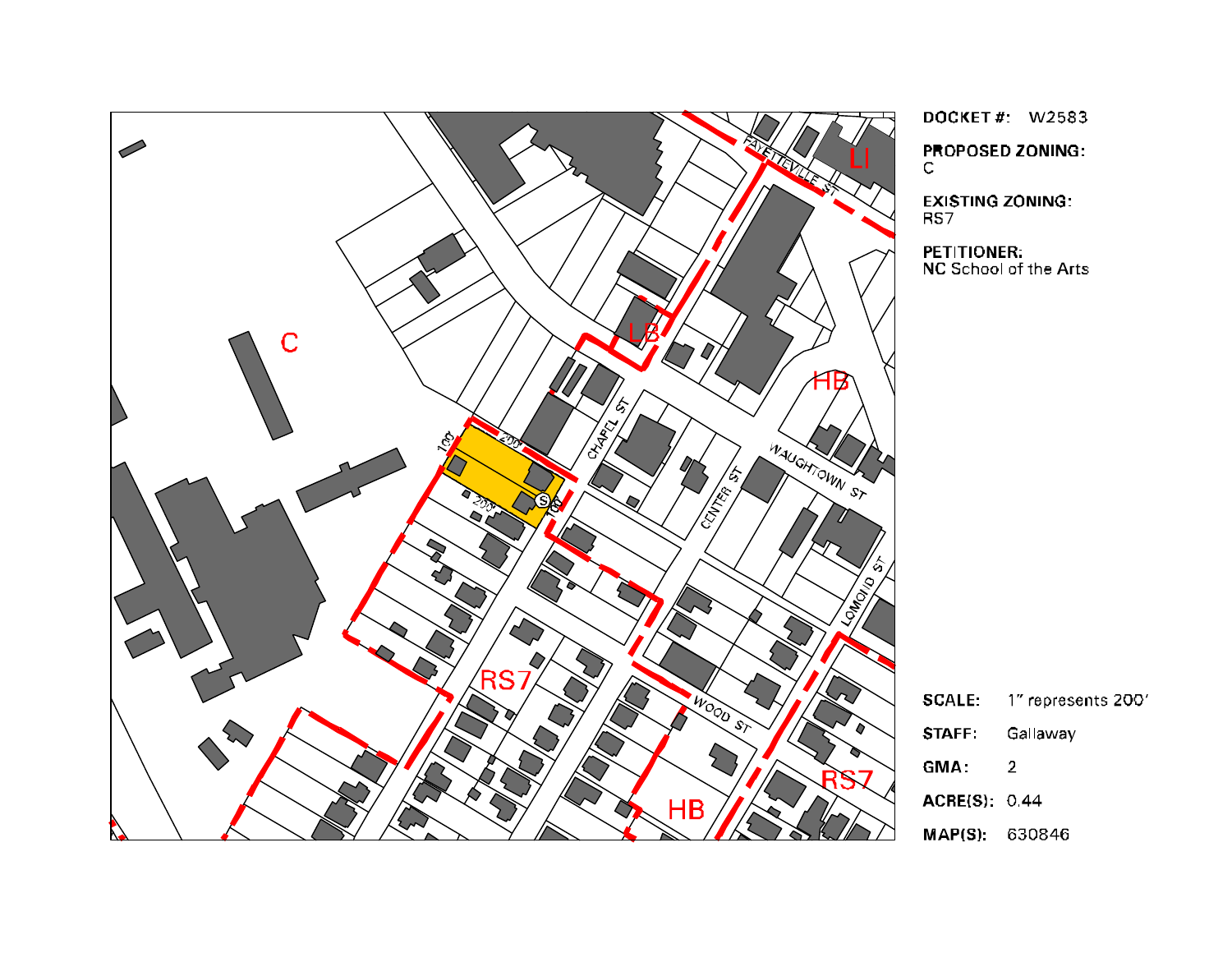October 23, 2002

NC School of the Arts c/o William J. Parrish 1523 S. Main Street Winston-Salem, NC 27127

### RE: ZONING MAP AMENDMENT W-2583

Dear Mr. Parrish:

The attached report of the Planning Board to the Board of Aldermen is sent to you at the request of the Aldermen. You will be notified by the City Secretary's Office of the date on which the Aldermen will hear this petition.

Sincerely,

A. Paul Norby, AICP Director of Planning

pc: City Secretary's Office, P.O. Box 2511, Winston-Salem, NC 27102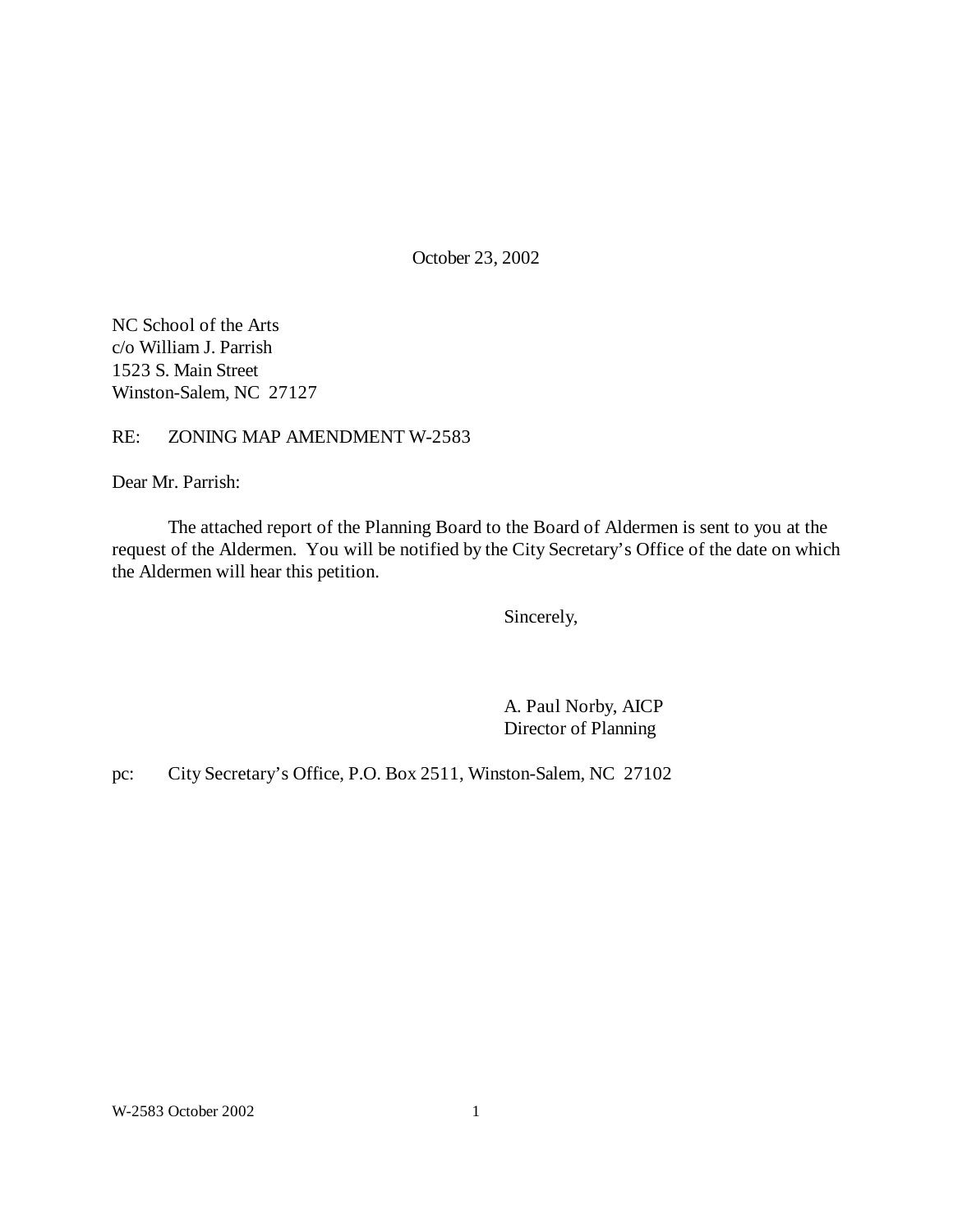## **ACTION REQUEST FORM**

**DATE**: October 23, 2002 **TO**: The Honorable Mayor and Board of Aldermen **FROM**: A. Paul Norby, AICP, Director of Planning

### **BOARD ACTION REQUEST**:

Request for Public Hearing on zoning map amendment of NC School of the Arts for property owned by the State of North Carolina and NC School of the Arts Foundation

### **SUMMARY OF INFORMATION**:

Zoning map amendment of NC School of the Arts for property owned by the State of North Carolina and NC School of the Arts Foundation from RS-7 to C: property is located on the west side of Chapel Street south of Waughtown Street (Zoning Docket W-2583).

### **PLANNING BOARD ACTION**:

| <b>MOTION ON PETITION: APPROVAL</b> |                     |
|-------------------------------------|---------------------|
| FOR:                                | <b>UNANIMOUS</b>    |
| <b>AGAINST:</b>                     | <b>NONE</b>         |
| <b>SITE PLAN ACTION:</b>            | <b>NOT REQUIRED</b> |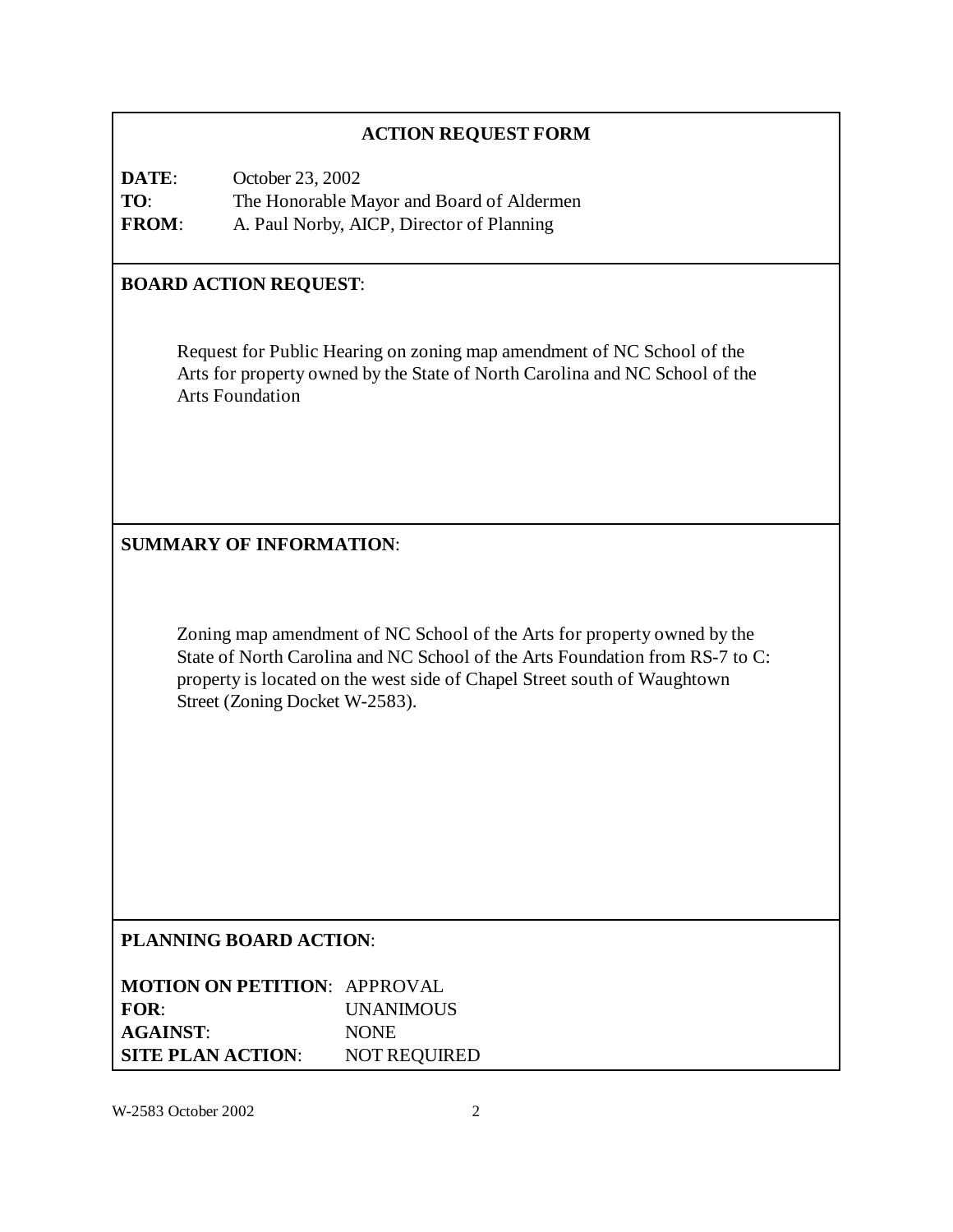#### CITY ORDINANCE - GENERAL USE

Zoning Petition of NC School of the Arts for property owned by the State of North Carolina and NC School of the Arts Foundation, Docket W-2583

AN ORDINANCE AMENDING THE WINSTON-SALEM CITY ZONING ORDINANCE AND THE OFFICIAL ZONING MAP OF THE CITY OF WINSTON-SALEM, N.C.

\_\_\_\_\_\_\_\_\_\_\_\_\_\_\_\_\_\_\_\_\_\_\_\_\_\_\_\_\_\_\_\_\_\_\_\_\_\_\_

BE IT ORDAINED by the Board of Aldermen of the City of Winston-Salem as follows:

Section 1. The Winston-Salem City Zoning Ordinance and the Official Zoning Map of the

City of Winston-Salem, N.C. are hereby amended by changing from  $RS-7$  to  $C$  the zoning

classification of the following described property:

Tax Block 979, Tax Lots 111 and 112

Section 2. This ordinance shall become effective upon adoption.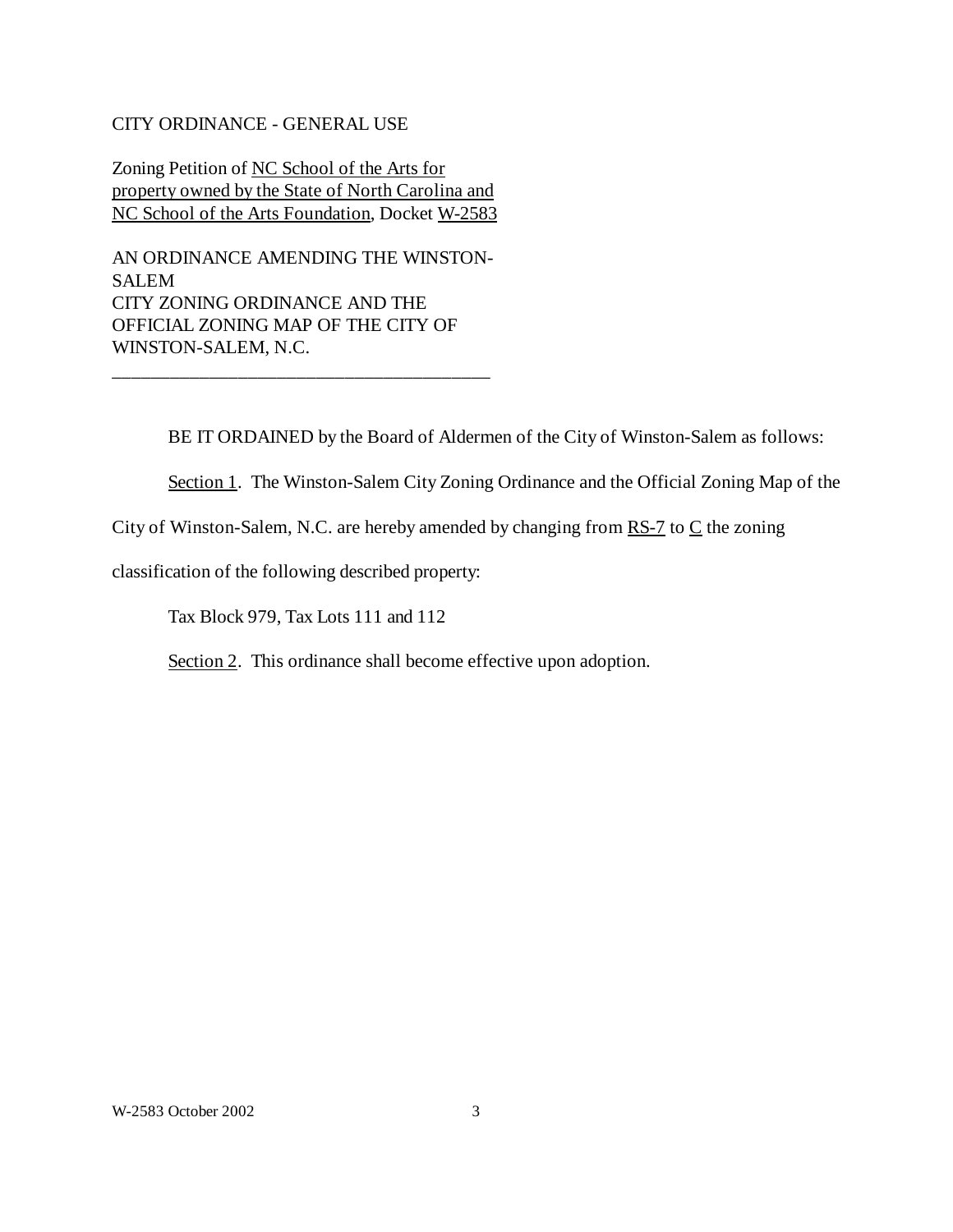### **ZONING STAFF REPORT**

## **DOCKET #** W-2583 **STAFF:** Suzy Gallaway

|            | Petitioner(s): NC School of the Arts |
|------------|--------------------------------------|
| Ownership: | State of North Carolina              |

### **REQUEST**

From: RS-7 Residential Single Family District; minimum lot size 7,000 sf To: C Campus District

Both general and special use district zoning were discussed with the applicant(s) who decided to pursue the zoning as requested.

NOTE: This is a general use zoning petition; therefore, ALL uses permitted in the above requested district should be considered.

Acreage: 0.44 acre

### **LOCATION**

Street: West side of Chapel Street south of Waughtown Street. Jurisdiction: City of Winston-Salem. Ward: Southeast.

### **PROPERTY SITE/IMMEDIATE AREA**

Existing Structures on Site: Two single family homes. Adjacent Uses:

| North - | Commercial use, zoned HB.        |
|---------|----------------------------------|
| East -  | Commercial use, zoned HB.        |
| South - | Single family homes, zoned RS-7. |
| West -  | NC School of the Arts, zoned C.  |

### **GENERAL AREA**

Character/Maintenance: Well-maintained homes, commercial and campus uses. Development Pace: Moderate.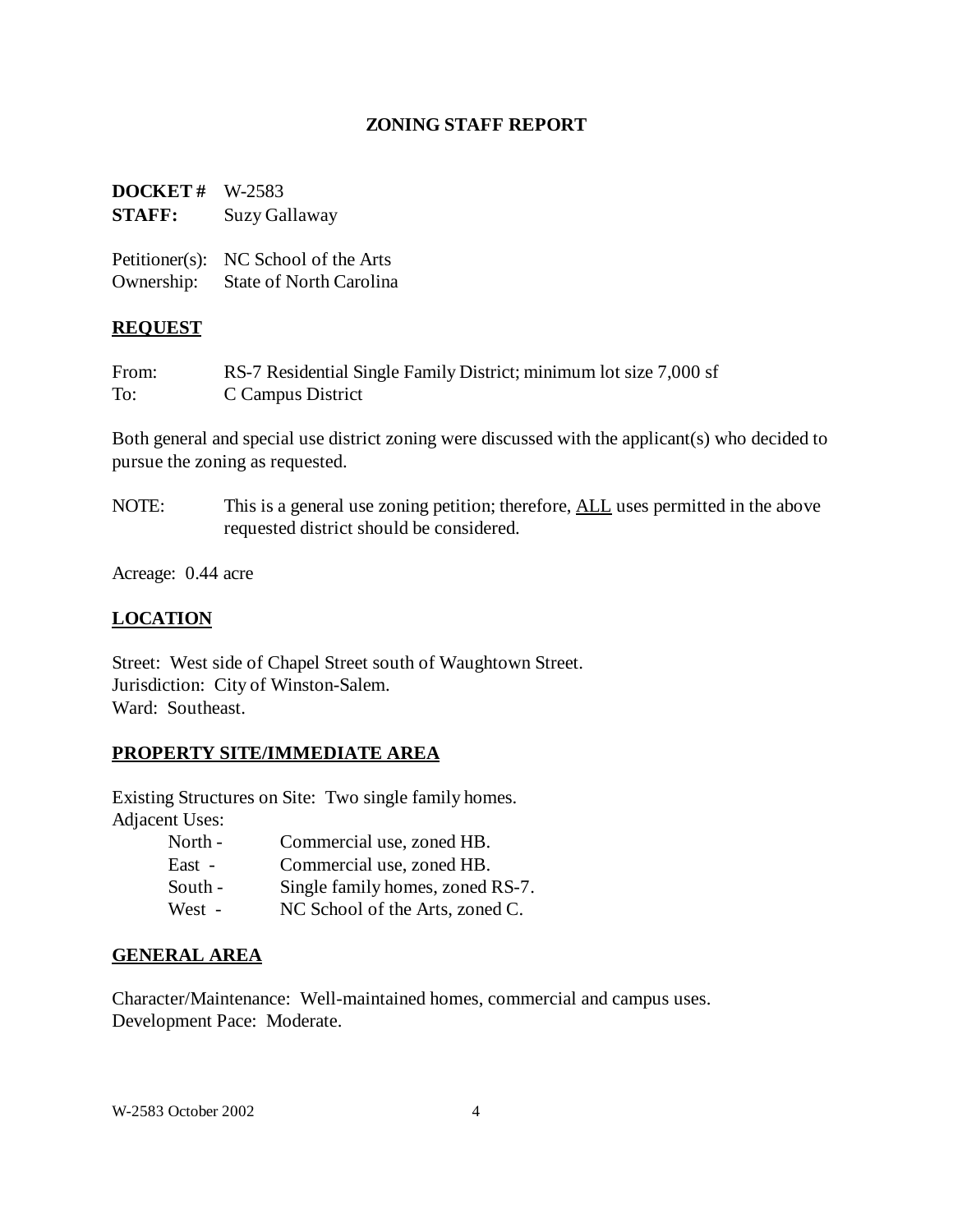## **PHYSICAL FEATURES/ENVIRONMENTAL REVIEW**

Impact on Existing Features: No impact determined with general use request.

Topography: There is an approximate change in elevation on the subject property of 10' (from an approximate elevation of 880' in the southeast down to and approximate elevation of 870' in the northwest).

Vegetation/habitat: Mostly developed.

Watershed: Site is not within the boundaries of a water supply watershed.

# **TRANSPORTATION**

Direct Access to Site: Waughtown Street; Chapel Street.

Street Classification: Waughtown Street - major thoroughfare; Chapel Street - local street. Average Daily Traffic Count/Estimated Capacity at Level of Service D (Vehicles per Day):

Waughtown Street between Vargrave Street and Main Street = 8,300/12,700 Sidewalks: Located on both sides of Chapel and Waughtown Streets. Transit: Route 29 along Chapel and Waughtown Streets.

# **HISTORY**

Relevant Zoning Cases:

- 1. W-2123; HB and RM-18 to C; approved February 3, 1997; east side of South Main Street between Doune Street and Vintage Avenue and the southeast side of Waughtown Street between Alder Street and Fayetteville Street; 11.13 acres; Planning Board and staff recommended approval.
- 2. W-2040; RS-9 to NO-S (Professional Offices); withdrawn March 4, 1996; northwest corner of Main Street and Gloria Avenue; 0.3 acre; Planning Board and staff recommended approval.
- 3. W-1698; R-4 to B-3-S (converted to LB-S with UDO); approved January 7, 1991; northwest corner of South Main Street and Vintage Avenue; 1.08 acres; Planning Board and staff recommended approval.
- 4. W-921; B-3 to R-2; approved February 15, 1982; southwest corner of Alder Street and Waughtown Street; 11 acres; Planning Board and staff recommended approval.

# **CONFORMITY TO PLANS**

GMP Area (*Legacy*): Urban Neighborhoods (GMA 2). Relevant Comprehensive Plan Recommendation(s): Rehabilitation and reuse of existing

W-2583 October 2002 5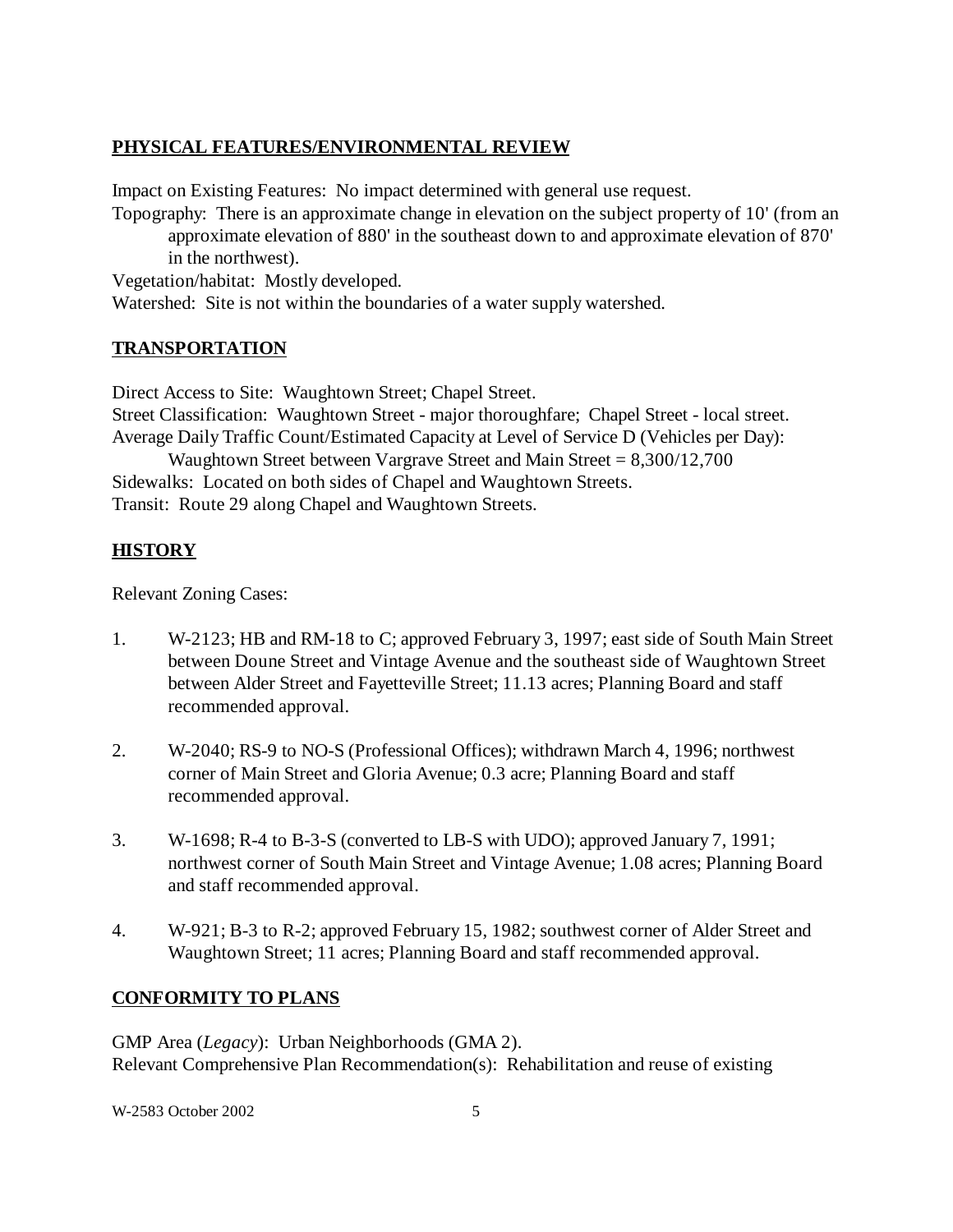structures is encouraged in Urban Neighborhoods. Allow institutions to grow to meet their needs in a manner that is compatible with surrounding uses. Support the redevelopment of business and residential neighborhoods around the NC School of the Arts.

Area Plan/Development Guide: Draft *South Central Winston-Salem Area Plan* (not yet adopted).

Relevant Development Guide Recommendation(s):

General Recommendations:

Institutions are valued land uses in the planning area and should be allowed to grow and expand to meet their needs in a manner compatible with their surrounding neighborhoods.

The draft plan includes extensive policies to guide institutional expansions in the planning area to maintain the character of the area and the help the institution blend into the surrounding neighborhood.

Site and NCSA specific recommendations:

The draft Proposed Land Use Change map designates the lots in the petition for institutional land use.

The draft narrative recommends that NCSA focus their expansion in specific areas. The lots in this zoning petition and others on the north/west side of Chapel Street are included in the recommended expansion area.

Reuse of existing structures is strongly encouraged. If historic structures cannot be adaptively reused, they should be relocated to an appropriate site in the neighborhood or on the campus.

### **COMMUNITY DEVELOPMENT**

Certified Area/Name: Sunnyside.

Type of Certification: Rehabilitation, Conservation, and Reconditioning Area.

### **HISTORIC RESOURCES REVIEW**:

Known historic resources: The houses are located in the Centerville National Register Study List district.

Comments: The recent architectural survey shows that 1700 Chapel Street is a ca. 1910 Queen Anne-style cottage with strong architectural integrity. First listed in the city directory in 1915, the house was inhabited by L.M. and Jennie Slater. Slater was a carpenter, and records indicate they lived in the house through the 1930s. By 1940, Robert and Edna Leamon occupied the house. Leamon was owner of Leamon Grocery. 1704 Chapel Street is a circa 1950 Minimal Traditional-style house. It features a brick front. However, vinyl siding and replacement windows have been added. Thus its integrity has been impaired.

Retention of the Centerville district is extremely important as it holds tremendous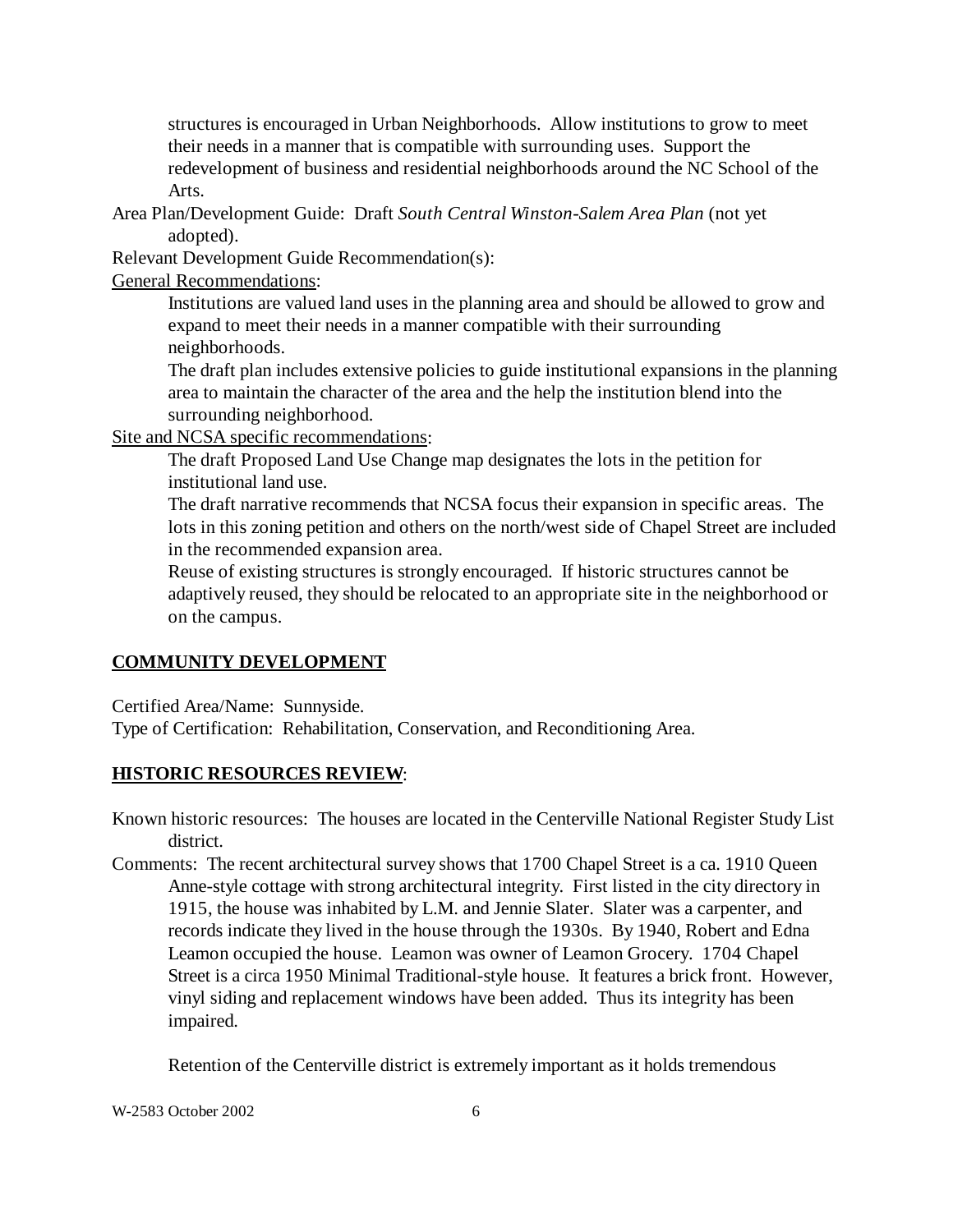potential for rehabilitation and adaptive reuse of the existing historic structures. From an historical standpoint, Centerville greatly enhances an understanding of the small communities from the 19th and early 20th centuries that have disappeared from the landscape. The architectural resources of the Southside area of Winston-Salem are significant and their preservation is strongly recommended.

## **ANALYSIS**

The current request is to rezone just under one half acre from RS-7 to Campus zoning. The NC School of the Arts is the petitioner. The site is adjacent to the school's campus. As educational institutions expand they often encroach into adjacent residential neighborhoods. The site would require rezoning to accommodate campus uses. Similar to the current request, the school has acquired many other properties in the area to facilitate the expansion of the school.

*Legacy* recommends allowing institutions to grow to meet their needs in a manner that is compatible with surrounding uses and supports the redevelopment of business and residential neighborhoods around the NC School of the Arts. The houses on the property are of some historical significance and staff would like to see them conserved, for the structures themselves as well as the integrity of the neighborhood. Staff supports the general use C (Campus) Zoning request and encourages the petitioners to retain the existing structures on the site or relocate those structures within the Centerville district.

### **FINDINGS**

- 1. The current request is to rezone 0.44 acre from RS-7 to Campus zoning.
- 2. *Legacy* recommends allowing institutions to grow to meet their needs in a manner that is compatible with surrounding uses.
- 3. *Legacy* supports the redevelopment of business and residential neighborhoods around the NC School of the Arts.

### **STAFF RECOMMENDATION**

### Zoning: **APPROVAL**.

### **PUBLIC HEARING**

FOR: None

AGAINST: None

### **WORK SESSION**

W-2583 October 2002 7